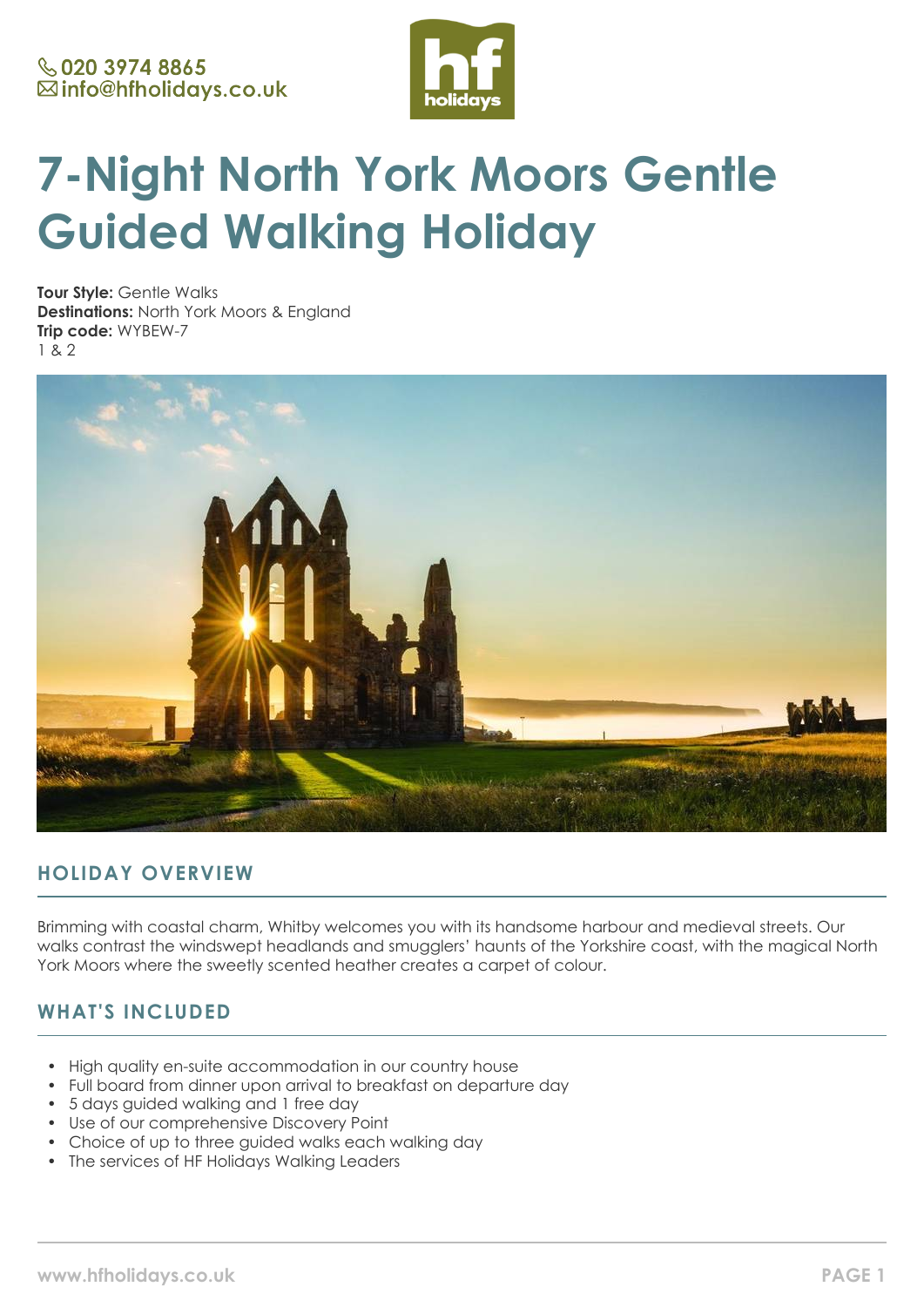# **HOLIDAYS HIGHLIGHTS**

- Head out on guided walks to discover the varied beauty of the North York Moors
- Experience this beautiful national park at a very gentle pace with plenty of time to admire your surroundings
- Follow in the footsteps of Captain Cook
- Marvel at the magical inland moors where sweetly scented heather creates a carpet of colour
- Let your experienced leader bring classic routes and offbeat areas to life
- Look out for wildlife, find secret corners and learn about the moors' history
- A relaxed pace of discovery in a sociable group keen to get some fresh air in one of England's most beautiful walking areas

## **TRIP SUITABILITY**

This is graded activity level 1 and 2.

This easier variation of our best-selling Guided Walking holidays is the perfect way to enjoy a gentle exploration of the North York Moors. The choice of up to three guided walks including a walk of 3 or 4 miles.

## **ITINERARY**

## **Day 1: Arrival Day**

You're welcome to check in from 4pm onwards.

Enjoy a complimentary Afternoon Tea on arrival.

# **Day 2: Captain Cook Country**

**Option 1 - Stokesley To Great Ayton**

Distance: 3½ miles (6km)

Ascent: 100 feet (40m)

In Summary: Walk from the elegant market town of Stokesley heading along the banks of the picturesque River Leven to the village of Great Ayton, childhood home of Captain James Cook.

Highlight: Fantastic Farmer's market in Stokesley, then there will be time to explore Great Ayton in the afternoon and learn about its famous son – Captain James Cook.

## **Option 2 - Captain Cook's Monument**

Distance: 7 miles (11km)

#### Total ascent: 1,000 feet (300m)

In Summary: Follow the Cleveland Way to the magnificent viewpoint at Captain James Cook's monument; we then descend to the foot of Roseberry Topping and on to the village of Great Ayton.

Highlight: Walk in the footsteps of Captain James Cook who grew up in the village of Great Ayton. There may be time to visit the Captain Cook Schoolroom Museum at the end of the walk.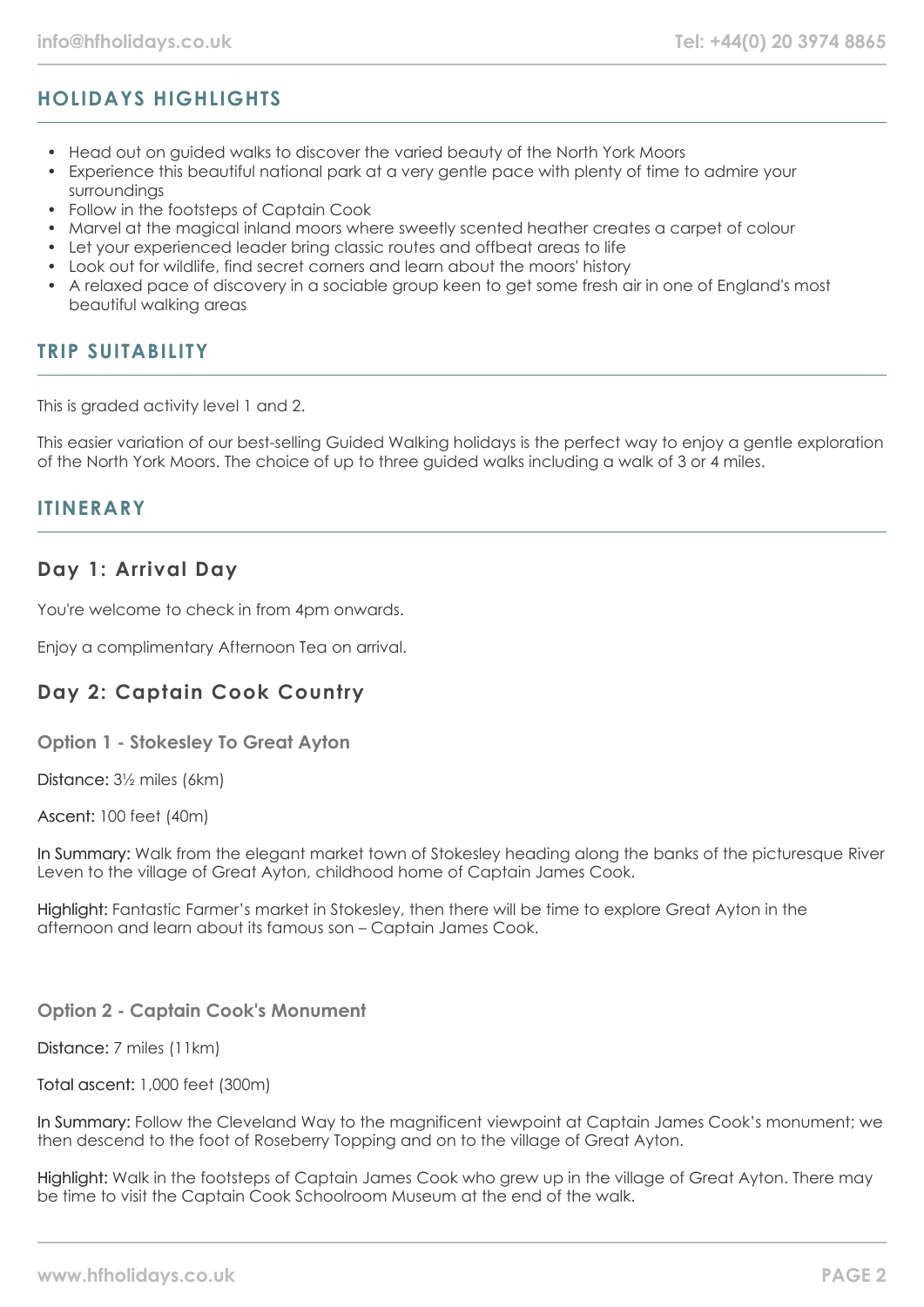## **Option 3 - Roseberry Topping & Great Ayton**

Distance: 8½ miles (14km)

Ascent: 1,300 feet (400m)

In Summary: Walk along the escarpment of the North York Moors. Our route ascends from near Guisborough to the summit of Roseberry Topping, then continues to the equally impressive viewpoint at Captain Cook's Monument and Great Ayton.

Highlight: The distinctively shaped summit of Roseberry Topping - the Yorkshire Matterhorn - dominates the local skyline.

# **Day 3: Heartbeat Country Around Goathland**

**Option 1 - Goathland To Grosmont**

Distance: 4 miles (6km)

Ascent: 150 feet (40m)

In Summary: From Goathland we follow the Esk Valley through Beck Hole and on to Grosmont.

Highlight: Goathland is the setting of the village of Aidensfield in the TV series Heartbeat then on to Grosmont station, why not take a look around the impressive engine sheds.

## **Option 2 - Goathland & Grosmont Circuit**

Distance: 7 miles (11km)

Ascent: 950 feet (280m)

In Summary: Walk from Goathland past the Mallyan Spout waterfall, heading down the valley to the neighbouring village of Grosmont. Our return route follows the old railway trail between the two villages.

Highlight: Today's walks centre on the village of Goathland - made famous as the setting for the TV series Heartbeat. You may also recognise Goathland station from its role in the Harry Potter films.

**Option 3 - Goathland Circuit**

Distance: 8½ miles (13.5km)

Ascent: 950 feet (280m)

In Summary: From Goathland, a gentle descent along the old railway track takes us to Beck Hole. Woodland and field paths will take us to Wheeldale Beck from where we make our way across a lovely moorland path via a secluded tarn to Goathland church. From there, feld paths & more of the old railway track bring us back to Goathland.

Highlight: A stretch of walking along a moorland edge give views of the magnificent scenery in the heart of the National Park.

## **Day 4: Free Day - North York Moors**

Discover more about [Larpool Hall and the local area](https://www.hfholidays.co.uk/country-houses/locations/whitby-north-york-moors) for ideas on how to make the most of your free day.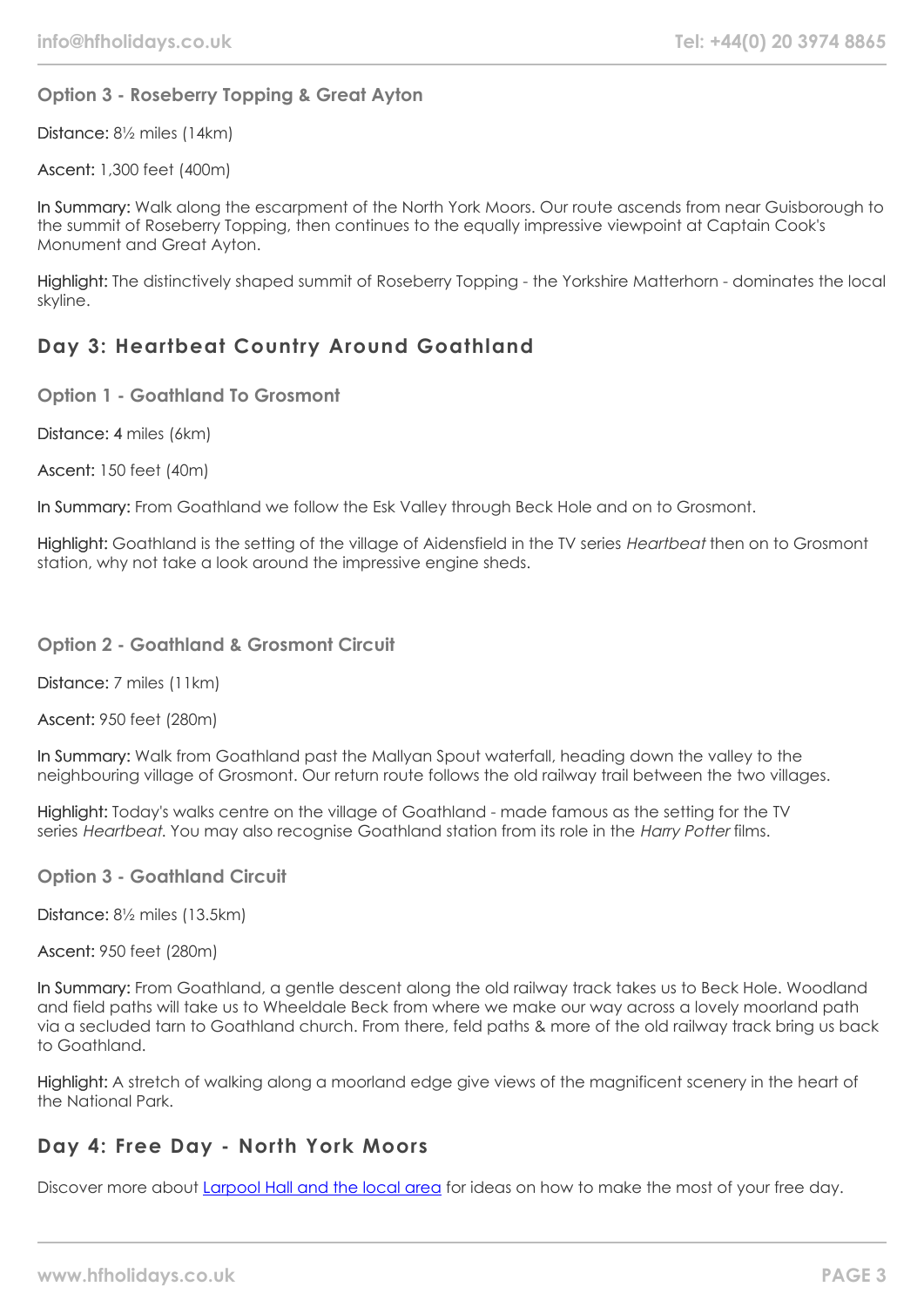# **Day 5: Coast And Clifftops**

**Option 1 - Pannett Park And Whitby**

Distance: 4 miles (6.5km)

Ascent: 200 feet (60m)

In summary: A pleasant walk taking us from Larpool house to Pannett park and then on to Whitby town

Highlight: Exploring Whitby

**Option 2 - Robin Hood, Little John And The Cleveland Way**

Distance: 7 miles (11.5km)

Ascent: 1,000 feet (300m)

In summary: We begin following the cinder track and then farmland, passing a site commemorating a visit to Whitby by famous outlaws, then take a fabulous cliff top walk along part of the Cleveland Way back to Whitby.

Highlight: The ruins of Whitby Abbey stand prominently on the headland above the harbour. Discover how this dramatic setting inspired Bram Stoker's gothic novel Dracula.

**Option 3 - Cinder Track To The Coast And Cliffs Of Whitby**

Distance: 9 miles (14km)

Ascent: 1,400 feet (440m)

In summary: The cinder track takes us South East before returning to Whitby using part of both the Coast to Coast walk and the Cleveland Way.

Highlight: Fabulous coastal views along the Cleveland Way.

# **Day 6: Dales Of The Esk Way**

**Option 1 - Castleton To Danby**

Distance: 3 miles (4.5km)

Ascent: 400 feet (120m)

In Summary: Starting in the village of Castleton we join the Esk Valley Way through Danby Park before ending our walk at The Moors Centre at Danby Lodge.

Highlight: Take time to explore the Moors Centre and learn more about the National Park.

## **Option 2 - Castleton Rigg To Danby**

**Distance:** 6 miles (10km)

**Ascent:** 700 feet (220m)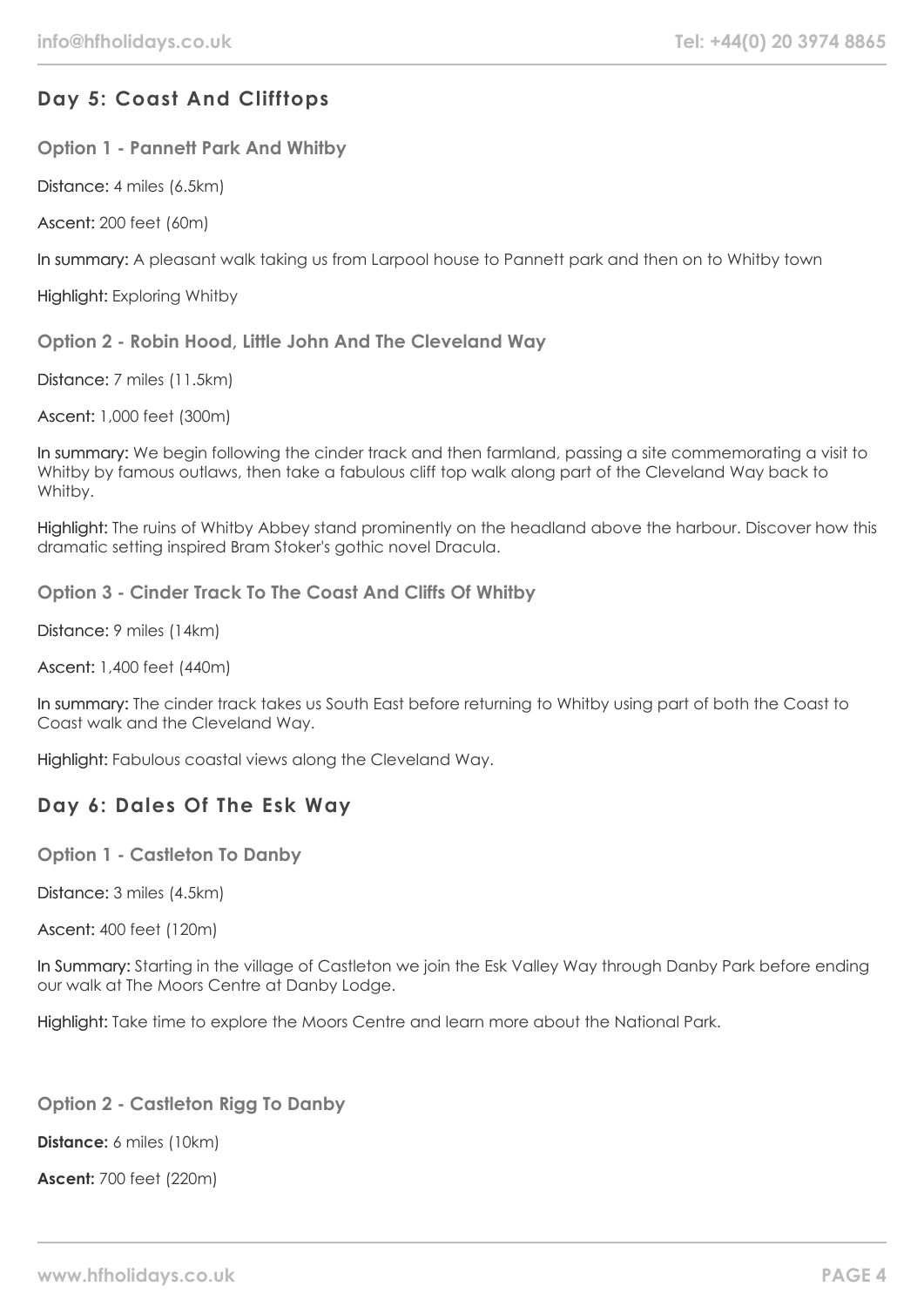**In Summary:** Starting high on Castleton Rigg. We then descend along the Rigg, following field and moorland paths to visit Danby Castle, home of Katherine Parr, before crossing the Esk Valley railway to arrive at the Moors Centre.

**Highlight:** The Moors Centre has excellent interpretive displays about the national park, and a rolling programme of exhibitions by local artists.

**Option 3 - Danby Rigg**

Distance: 9½ miles (15.5km)

Ascent: 1,550 feet (480m)

In Summary: From Castleton we make our way across fields and Danby Rigg to reach Little Fryup Dale. We continue via Danby Crag before crossing the River Esk to arrive at the pretty village of Houlsyke. After a short, sharp ascent will bring us to a quiet road and track from where we will enjoy splendid views of the Esk Valley before descending to The Moors Centre.

Highlight: Look out for the standing stones, cairns and long barrows on Danby Rigg - evidence of human settlement dating back to the Bronze Age.

## **Day 7: Deep Into The North York Moors**

**Option 1 - Lastingham And Hutton Le Hole**

Distance: 4 miles (6km)

Ascent: 400 feet (140m)

In Summary: Our walk begins at Lower Askew, taking in the village of Lastingham with its Norman crypt of St Mary's Church. We then make our way to the picturesque village of Hutton Le Hole.

Highlight: Explore times gone by at the Ryedale Folk Museum at Hutton Le Hole.

## **Option 2 - Rosedale And Lastingham**

Distance: 7½ miles (11.5km)

Ascent: 800 feet (240m)

In Summary: Traverse the hillsides of the green valley of Rosedale as we walk between the villages of Rosedale Abbey to Lastingham. We'll then continue for a further couple of miles to charming Hutton-le-Hole.

Highlight: Our walk finishes in the picture-postcard village of Hutton-le-Hole. There's time to visit the Ryedale Folk Museum which tells the story of 4,000 years of rural life.

**Option 3 - Farndale**

Distance: 9 miles (14km)

Ascent: 750 feet (240m)

In Summary: Starting from high up on Moors at Blakey Ridge, we'll descend through acres of purple heather into the valley of Farndale. Our route then follows the River Dove along this tranquil valley to Hutton-le-Hole.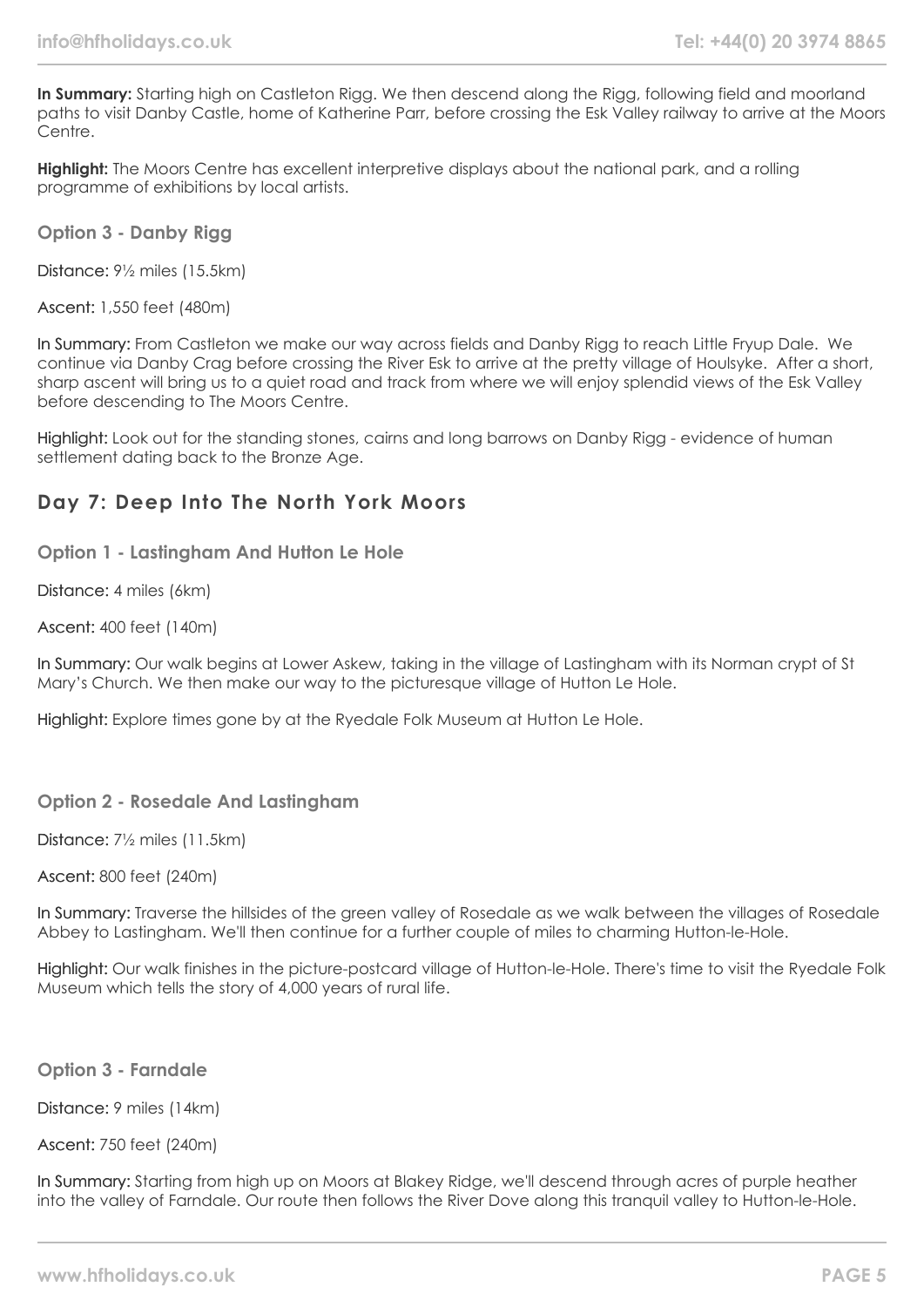Highlight: Its hard to believe that this tranquil scene was once a thriving centre for mining high-grade iron ore. You'll see occasional remnants of this industrial heritage, and follow part of the old railway that carried the ore to Teesside.

## **Day 8: Departure Day**

Enjoy a leisurely breakfast before making your way home.

## **ACCOMMODATION**

# **Larpool Hall**

Escape to Whitby, whose handsome harbour and medieval streets are famously the setting for Bram Stoker's Dracula and home to the world's best fish and chips, for a stay in Larpool Hall. This imposing Grade II listed Georgian mansion has been part of the town for hundreds of years and has evolved to offer an updated take on traditional hospitality. The Hall retains its original grandeur and styling, while offering guests the perfect mix of contemporary comforts to deliver a large amount of atmosphere and character. Sweep up the magnificent staircase, marvel at the impressive fireplaces, watch through the large picture windows and feel yourself transported. With 29 rooms, 14 acres of attractive grounds and views over the Esk Valley, you couldn't be better placed. Step out to explore the coast, Captain Cook country or walk on the Cleveland Way. Discover Robin Hood's Bay and hunt for fossils or head deep into the North York Moors for a contrasting landscape carpeted in sweetly scented heather.

# **Country House Accommodation**

## **Accommodation Info**

## **Need To Know**

We appreciate that COVID-19 continues to impact the nations. The English, Scottish and Welsh governments are not always in sync, so measures in our country houses may vary between the nations. We thank all quests for adhering to the measures we have introduced to keep our guests, leaders and team members safe.

You can see our latest FAQs and guarantees at <https://www.hfholidays.co.uk/coronavirus-travel-advice>

#### **Ventilation, Physical Distancing Measures and Group Sizes around the Houses**

We will keep our public areas well ventilated; for your comfort you might want to pack an extra layer to keep you comfortable.

With the relaxation of physical distancing, we will be allowing larger groups to dine and relax in the bar together.

Hand sanitiser stations will be made available in frequently used public areas for guests and staff use. It is advisable to bring additional hand sanitiser for whilst you are out walking.

We always follow the latest regional government advice, but our one recommendation is don't forget your face mask! There is no requirement to wear a face covering in communal areas, but you may of course choose to. Some places throughout the UK may still require you to wear a mask even if the government legislation does not. With this in mind we suggest you bring a personal supply of face coverings for the duration of your stay.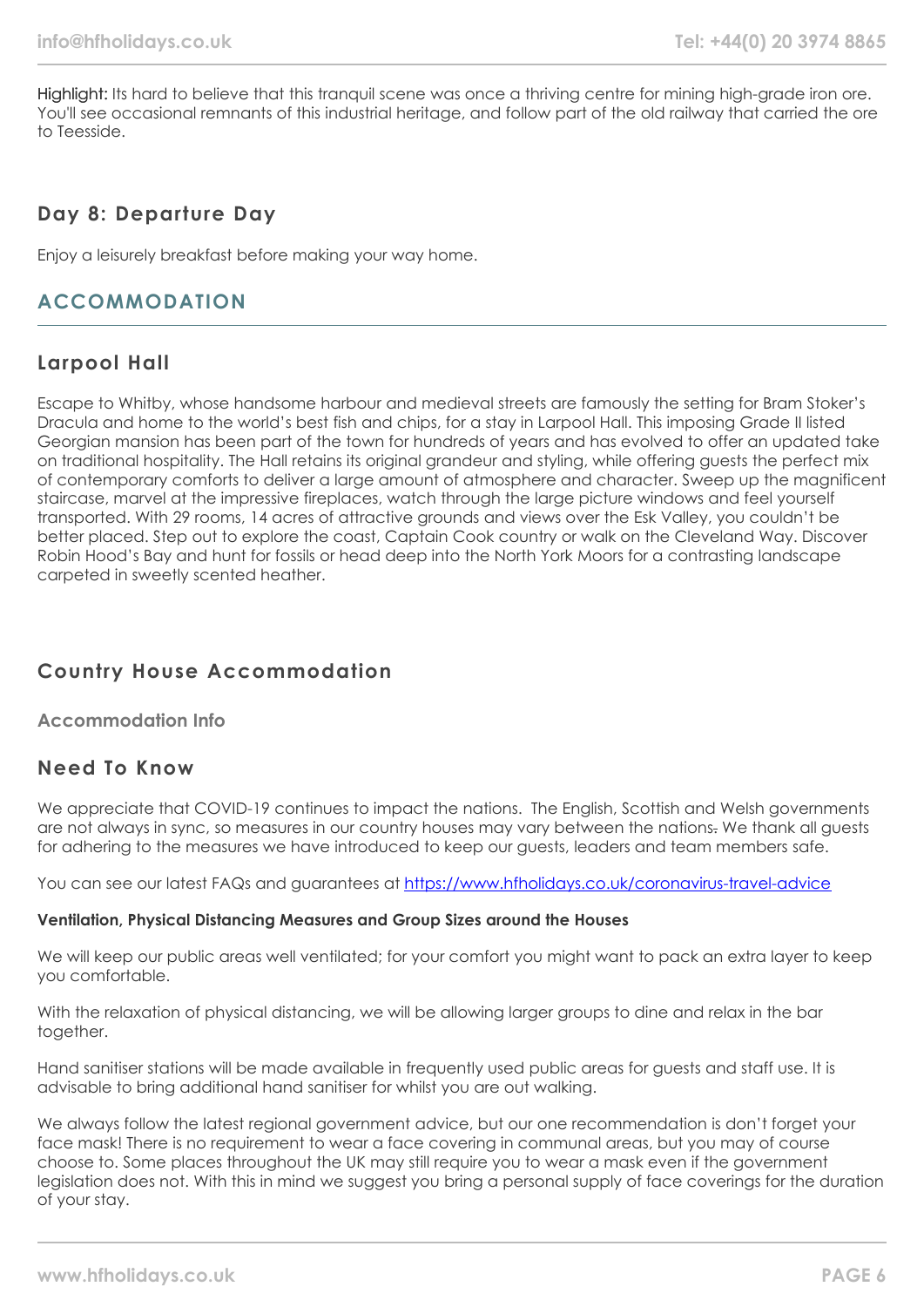## **Servicing Bedrooms:**

At this stage we are not reintroducing our daily room servicing. Extra tea, coffee, milk, towels and toiletries will be available on request from our team. Bins can be left outside your door for emptying.

#### **COVID-19 Symptoms or Cases**

If a guest has symptoms of COVID-19 then they should inform the house team and immediately self-isolate to minimise any risk of transmission and make arrangements to request a COVID test. If a guest receives a positive test result, they should return home if they reasonably can. They should where possible use private transport but only drive themselves if they can do so safely. If a guest cannot reasonably return home, they should discuss their circumstances with the House Manager. Additional charges may be levied if a guest needs to self-isolate for longer than their planned holiday.

#### **What can you do to help keep everyone safe?**

- Wear a face mask/covering where required and please bring plenty of face coverings for the duration of your stay
- Carry/use hand sanitiser
- Wash your hands frequently with soap and water when possible
- Cover your mouth and nose with a tissue or your sleeve when you cough or sneeze
- Avoid passing round objects such as cameras & phones
- If you are displaying symptoms of Coronavirus, please do not travel to an HF Holidays House

## **Rooms**

#### Tea & coffee-making facilities, TV, Hairdryer, Toiletries, Wi-Fi

Stay in one of the Hall's smartly presented rooms, where contemporary design touches complement the original architecture and features. With 29 bedrooms, Larpool Hall has plenty of space and there's a range of Classic, Premium and Superior Rooms to choose from. Choose the very spacious Room 15 on the ground floor for its lemon and grey styling, super-comfy sofa in front of a large fireplace and views across the Esk Valley. Climb to Room 2 on the first floor for similarly expansive vistas from the front of the house, or settle in under the eaves and exposed beams of beautiful Room 30 on the second floor of the house.

All 'Classic' rooms are ensuite and furnished to a high standard. There are also several 'Premium' and 'Superior' Rooms that are either larger or have a desirable view, a more luxurious mattress and larger television – upgrade your stay for just an extra £15-25 per person per night. You can choose a specific room for an extra £30 per room, subject to availability. Upgrade supplements still apply.

#### **Check in:**

Check in opens at **4pm** for all guests. Guests will be unable to access any of the Country House facilities, including leaving luggage before 4pm.

We are delighted to invite you to enjoy a complimentary Afternoon Tea on arrival. Relax and meet your fellow guests and leaders.

#### **Check out:**

#### Check out time: **10am**

Please note, you will need to settle your bill before departure and payment will only be possible by card. Gratuities and donations to the Pathway Fund can also be made by card.

## **Facilities**

Free Wi-Fi, boot room and drying room, extensive garden, multi-purpose activity room, three lounges, library and board games to borrow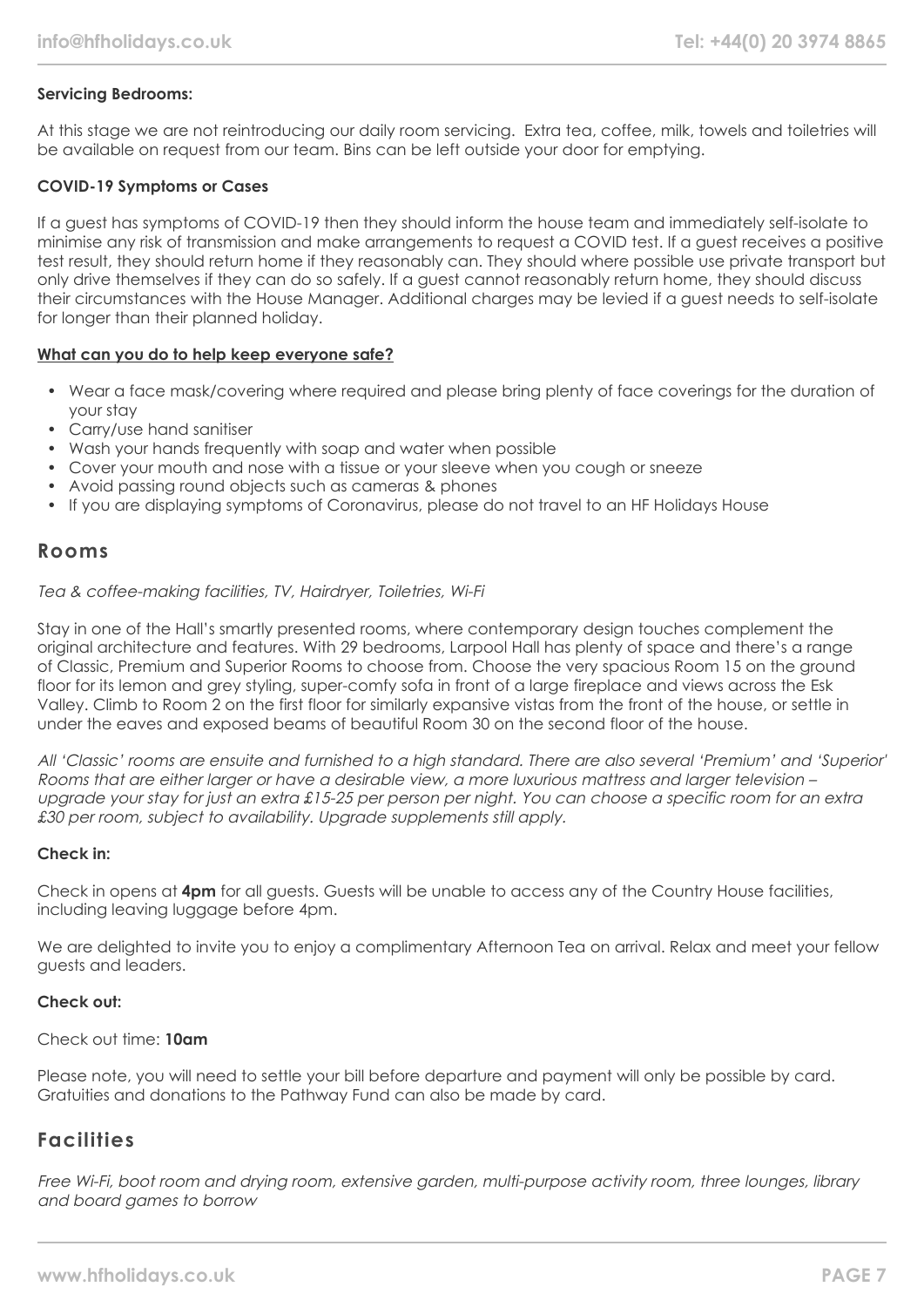After a day exploring the tight and twisty streets of Whitby or the windswept headlands and smugglers' haunts of the Yorkshire coast, come back to the house and its specially tailored walkers' facilities. Relax outside in the pretty courtyard or stroll the 14 acres of grounds and gardens with their manicured lawns and mature trees. Grab a well-thumbed copy of Dracula and hole up in the lounge, or join fellow guests in the large ballroom with its comfy seating and central dance floor to discuss your own adventures. The small, sociable bar provides another great space in which to relax.

#### **Welcome Information**

A Welcome Information Pack providing details about the Country House and your holiday will be available in each bedroom. This personal pack of information will detail what to expect during your stay in the house, the menu for the duration of your stay, dinner & picnic lunch order forms and the guest registration form for completion.

Our houses are locked at night-time and accessible with a door code which is available in the Welcome Pack. However, we also recommend making a note of the Duty Manager number on arrival, in case of an emergency or getting locked out.

#### **Evenings**

Join our team after dinner on Wednesday evenings to see if you've got the knowledge to triumph in the HF Big Pub Quiz! There will also be another evening of entertainment at the beginning of the week which will vary depending on the house you are visiting.

If there are leaders resident, they will be available to chat to guests about self-guided walks. You can borrow walking route notes and maps from our Discovery Point.

#### **Walks Talks – Guided Walking Information Briefings**

Self-Guided guests are always welcome to join our Guided Walking briefings to hear about the local conditions.

Our leaders will deliver a Guided Walking Information Briefing on each arrival day before and after dinner followed by a group Walks Talk to let guests know about the following day's walks. Walks Talks are usually before and after dinner prior to each walking day. The information is repeated so you can join whichever time suits you.

If you are undecided which walk to do, our leaders will be available in the bar or lounge to answer any questions you might have. Our website contains up-to-date information about the walks for each holiday.

Before you leave for your walk your leader will run through a short safety briefing for the day.

Each day, the latest weather forecast will be displayed for all guests to check to ensure appropriate clothing is worn for the walks.

Please note, if you decide to do your own walks, or you are on a self-guided walking holiday, you must complete an Independent Walker Card each day. These can be found near the Discovery Point in the house.

## **Food & Drink**

As at all our country houses, holidays are full board, from afternoon tea served as a welcome treat through that evening's meal to a hearty breakfast on the day of departure. Food at Larpool Hall is varied with a strong emphasis on the use of seasonal British produce. Our experienced chefs create each dish using only the freshest ingredients and, when in season, use home grown herbs and vegetables taken from our own gardens to give a true taste of the local area.

Along with many hospitality business across the UK we are presently experiencing disruption to our food and drink supply chain. COVID continues to limit the ability of suppliers to deliver and the war in Ukraine (along with several other global challenges) is impacting availability of many basic products. We are working hard to ensure that these challenges do not negatively impact your holiday but ask for your understanding should we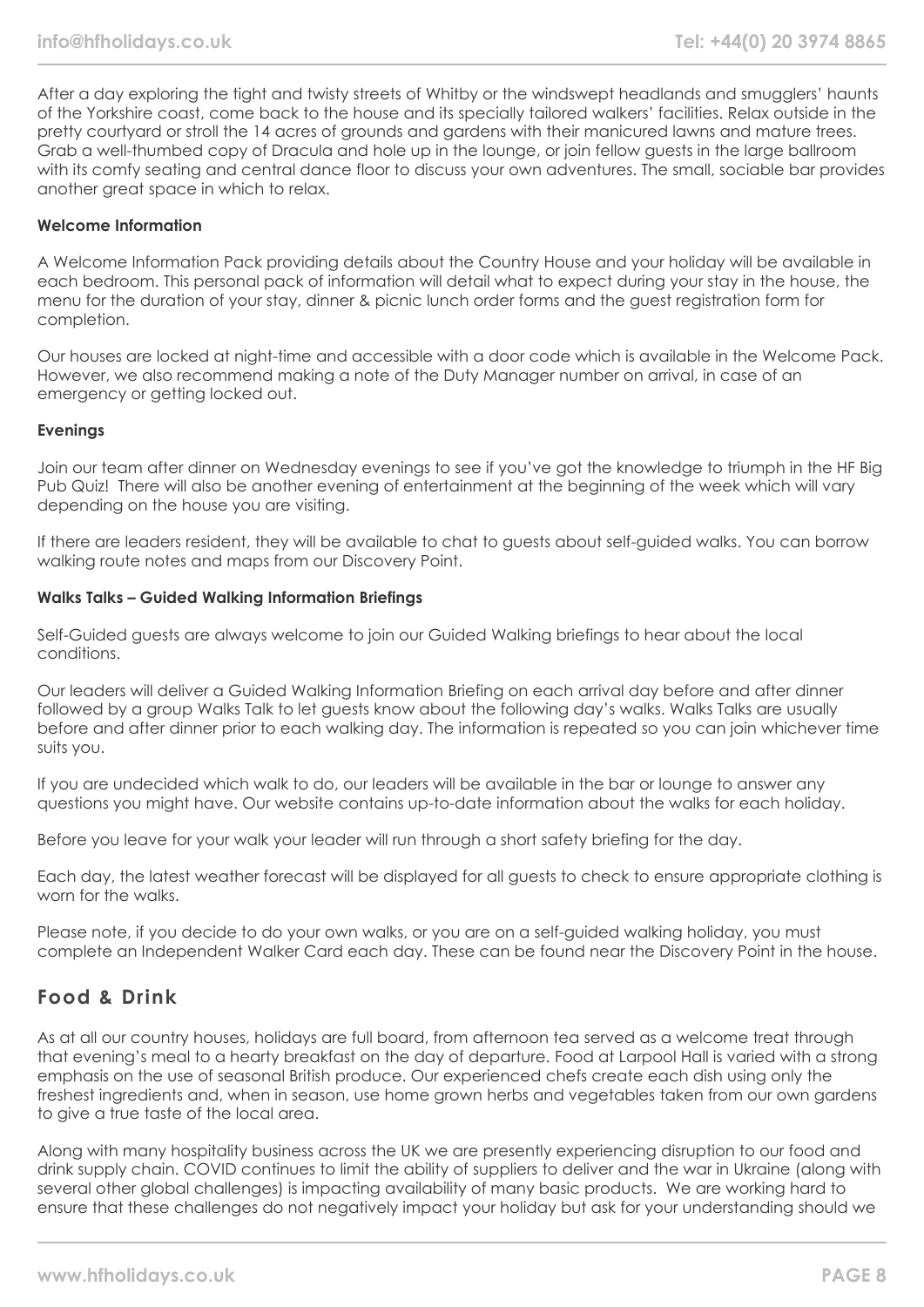need to make last minute changes to dishes or menus.

## **Accessibility**

For accessibility and assistance information, please contact our expert team on [020 3974 8865](tel:02039748865) or view the accessibility information online for [Larpool Hall](https://www.hfholidays.co.uk/%22images/Documents/accessibility_statements/larpool-hall---accessibility-information---update-mar-2021.pdf%22)

## **TRAVEL DETAILS**

Our address is: Larpool Hall, Larpool Drive, Whitby, North Yorkshire, YO22 4ND Tel: [01947 602737](tel:01947602737)

## **By Train:**

The nearest railway station to Larpool Hall is at Whitby, However, you may find that travelling to Scarborough station is more convenient. For train times and route planning by train visit [www.nationalrail.co.uk](https://www.nationalrail.co.uk/) or phone [03457 48 49 50.](tel:03457484950)

## **By Taxi:**

The 2-mile journey from Whitby station takes approximately 10 minutes, and costs around £6 per 4 seat taxi. The 21-mile journey from Scarborough rail station takes approximately 40 minutes, and costs around £30 per 4 seat taxi. Please note: these are guide prices for 2022 for a 4-seat taxi. 8-seat taxis are also available at a higher rate. You can pre-book a taxi from our recommended taxi company, Abbey Taxis. A shared taxi will be arranged wherever possible. Please pre-book your taxi at least 7 days in advance by contacting:

## **Abbey Taxis\***

Tel: [+44 \(0\) 1947 601212](tel:01947601212) Email: [abbeytaxiswhitby@gmail.com](mailto:abbeytaxiswhitby@gmail.com)

The return taxi journey can be arranged on your behalf by the Larpool Hall Manager. \*Abbey Taxis is not owned or managed by HF Holidays

## **By Bus:**

The 93 bus runs regularly between Scarborough station and Whitby; the journey takes around an hour. As you approach Whitby, alight by the Larpool Industrial Estate. From here it is an 800 metre walk to Larpool Hall. See [www.traveline.info](https://www.traveline.info/) for bus times.

## **By Car:**

Most guests approach Whitby via the A171 from Teesside or the A169 from Pickering and Malton; these roads converge at a roundabout about 2 miles outside Whitby. After this roundabout and as you approach Whitby, cross another roundabout then turn right at the traffic lights signposted to Scarborough. Cross the large bridge over the River Esk, then immediately turn right into Larpool Lane. Towards the top of the hill take the narrowing road of Larpool Drive. Larpool Hall is directly ahead at the end of this road. A free car park is available in the grounds.

## **Travelling From Overseas**

Manchester Airport is served by a range of long-haul flights. There are trains every hour from the airport to Scarborough with one change at Manchester Piccadilly or York. Allow around 3 hours to reach Scarborough see [www.nationalrail.co.uk](https://www.nationalrail.co.uk/) for train times.

Flying to London Heathrow airport is another option, but has a longer onward train journey - allow 4½ hours to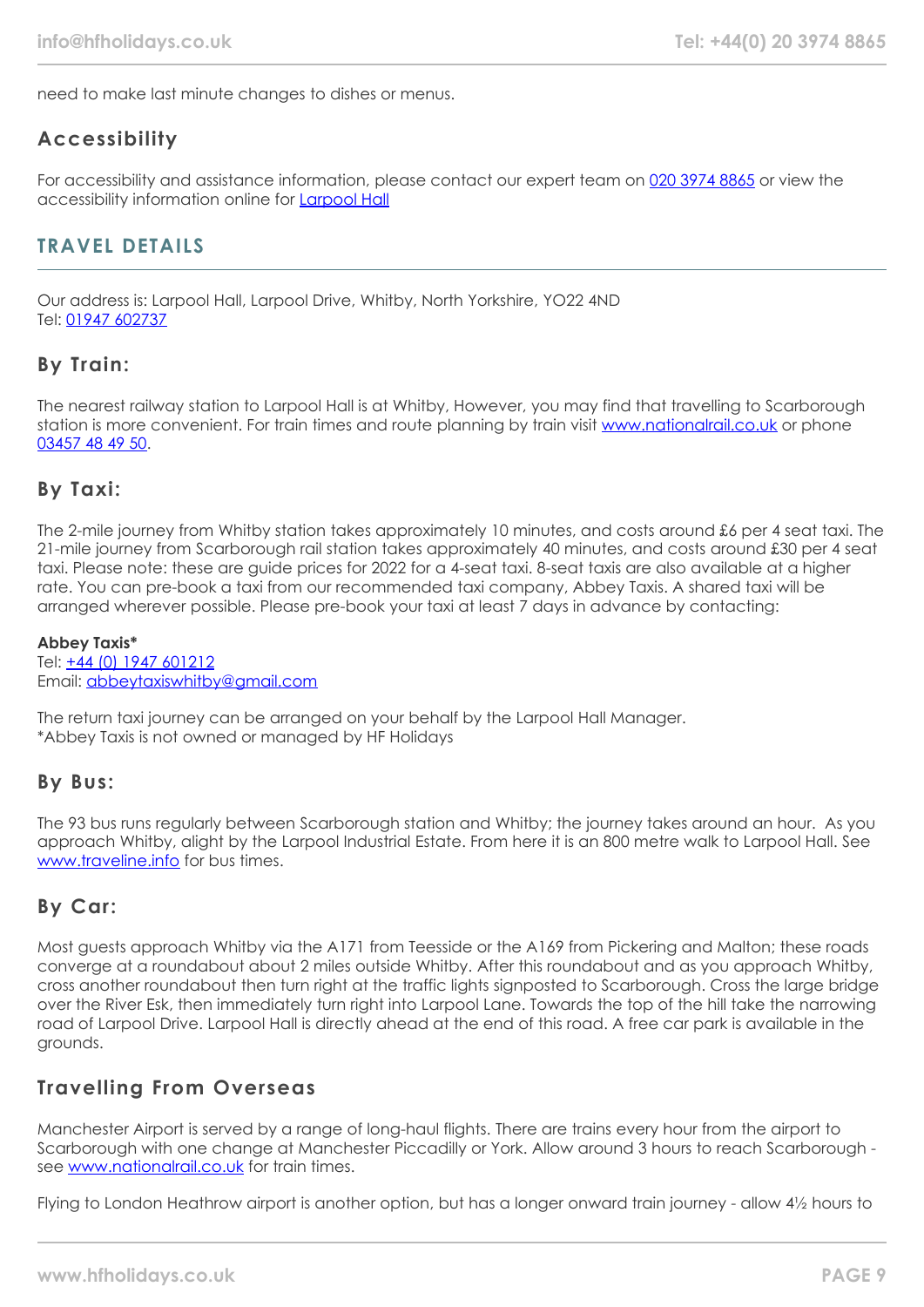reach Scarborough. From Heathrow first take the Piccadilly line Underground train to London Kings Cross station. From here take a train to Scarborough (1 change at York) - see [www.nationalrail.co.uk](https://www.nationalrail.co.uk/) for train times.

From Scarborough you can complete the journey to Whitby by bus or taxi (see above).

# **LOCAL AREA**

During your stay at Larpool Hall you may enjoy visiting the following places of interest, either in your free time, on your journey to and from Whitby or on your self-guided holiday:

Whitby is a bustling harbour town and a popular tourist destination. From Larpool Hall it is a 1½ miles downhill walk, or a short drive to the town centre. The town has a full range of facilities including shops, banks, pubs and cafés. If you don't mind the queue, the [Magpie café](http://www.magpiecafe.co.uk/) on the waterfront is said to serve England's best fish and chips!

## **Whitby Abbey**

The iconic ruins of [Whitby Abbey](https://www.english-heritage.org.uk/visit/places/whitby-abbey/) command a wonderful position above the harbour and can be reached by climbing the famous 199 steps. About 10 minutes' drive or a 1½ mile walk.

## **Staithes**

The pretty fishing village of [Staithes](https://www.yorkshire.com/places/yorkshire-coast/staithes) is a pleasant spot to visit. Young children may well recognise the village as the setting for Old Jack's Boat on CBeebies. Around 25 minutes' drive from Whitby.

# **North Yorkshire Moors Railway**

The [North Yorkshire Moors Railway](https://www.nymr.co.uk/) operates steam trains over its 18 mile line between Grosmont and Pickering and in the summer some trains continue over the branch line to Whitby. This is a highly scenic route: one reason why the line has become Britain's most visited steam railway. The well-kept and historic stations are worth seeing for their own sake and you may well recognise Goathland which has doubled as 'Adensfield' on the Heartbeat TV series, and as 'Hogsmeade' in the Harry Potter films. Either join the train at Whitby, or at Grosmont, about 20 minutes' drive away.

# **Scarborough & Stephen Joseph Theatre**

Scarborough is a quintessential Victorian seaside resort with plenty of attractions for both young and old. The [Stephen Joseph Theatre](https://www.sjt.uk.com/) in Scarborough is home to Alan Ayckbourn, the renowned playwright. It has two theatres - the round and the McCarthy which doubles as a cinema, plus a restaurant and shop.

# **Whitby To Scarborough Cycle Trail**

This superb trail uses the route of disused railway line and offers miles of [traffic-free cycling](https://www.trailways.info/), often with outstanding sea views. The trail passes right next to Larpool Hall and heads south to Robin Hoods Bay, Ravenscar, or - if you are feeling keen - to Scarborough. Bikes can be hired at nearby Hawsker.

## **Rydale Folk Museum**

The [Rydale Folk Museum](https://www.ryedalefolkmuseum.co.uk/) is located at Hutton-Le-Hole, about 50 minutes' drive from Whitby. This pretty village west of Pickering that has a feel of a Cotswold village, being built of mellow stone and with a stream though the middle. The museum houses exhaustive displays of rural life and crafts in buildings spread over several acres.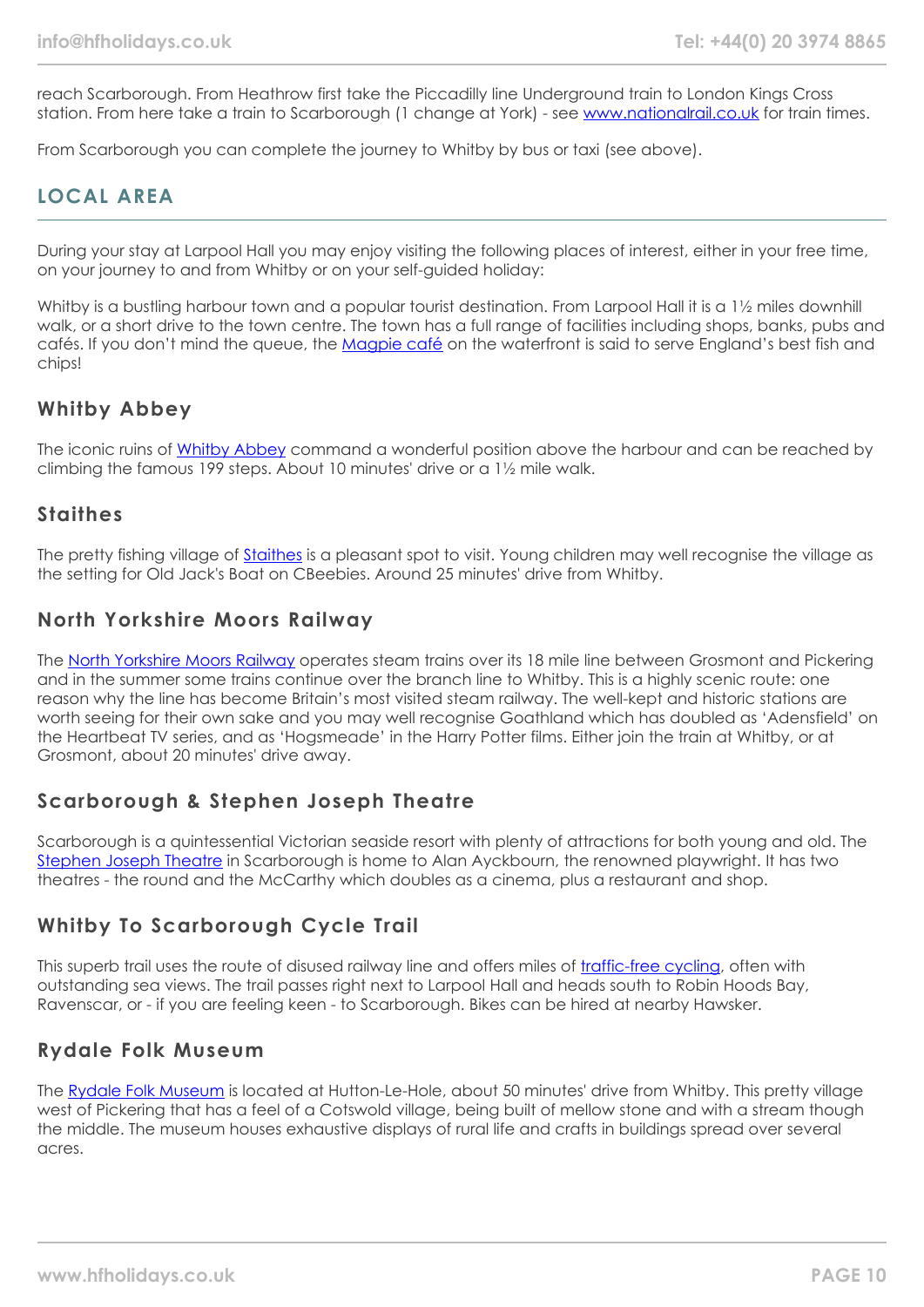# **Castle Howard**

Located near Malton about an hour's drive from Whitby, [Castle Howard](https://www.castlehoward.co.uk/) is one of Britain's grandest stately homes. It is well known as the location for the TV series Brideshead Revisited. Today the house is still owned by the Howard family and the building hosts many exhibitions & events throughout the year. Also of interest are the extensive gardens that contain a formal rose garden and elegant ponds and fountains.

# **York**

One of Britain's most attractive historic cities, York is about a 1 hour 20 minutes drive from Larpool Hall. Attractions include the [City Walls Trail](https://www.yorkwalls.org.uk/?page_id=3690), [York Minster](https://yorkminster.org/), the [National Railway Museum,](https://www.railwaymuseum.org.uk/) and the [Yorvik Viking](https://www.jorvikvikingcentre.co.uk/) [Centre](https://www.jorvikvikingcentre.co.uk/).

# **USEFUL HOLIDAY INFORMATION**

# **Essential Information**

"There's no such thing as bad weather, just the wrong type of clothing!" goes the adage. Come prepared for all eventualities and you'll walk in comfort as well as safety. Britain's famous for its changeable weather, so here's our advice on what to wear and bring.

## **Essentials**

- Waterproof walking boots providing ankle support and good grip.
- A waterproof jacket and over-trousers
- Gloves and a warm hat (it can be chilly at any time of the year)
- Rucksack
- Water bottle (at least 1 litre capacity)
- A small torch (everywhere in winter, year round in mountains)
- Sun hat and sunscreen Denim jeans and waterproof capes are not suitable on any walks.

## **Recommended**

- Several layers of clothing, which can be added or removed
- Specialist walking socks to avoid blisters.
- A first aid kit inc plasters– your leader's first aid kit doesn't contain any medication
- Sit mat (insulated pad to sit on when you stop for a break)

## **You Might Also Want**

- Walking poles, particularly useful for descents.
- Insect repellent
- Flask for hot drinks
- Rigid lunch box
- Gaiters
- Blister kit (eg Compeed) just in case
- Waterproof rucksack liner

# **Safety On Your Holiday**

Walks may be changed for safety reasons and are subject to a maximum and minimum number of guests.

Leaders always consider the safety of the group as a whole, and may need to alter or curtail the walk if the conditions dictate. Your leader may refuse to accept a guest while clothing, equipment or behaviour is unsuitable. In the event of a problem all leaders carry a mobile phone, first aid kit, group shelter, spare maps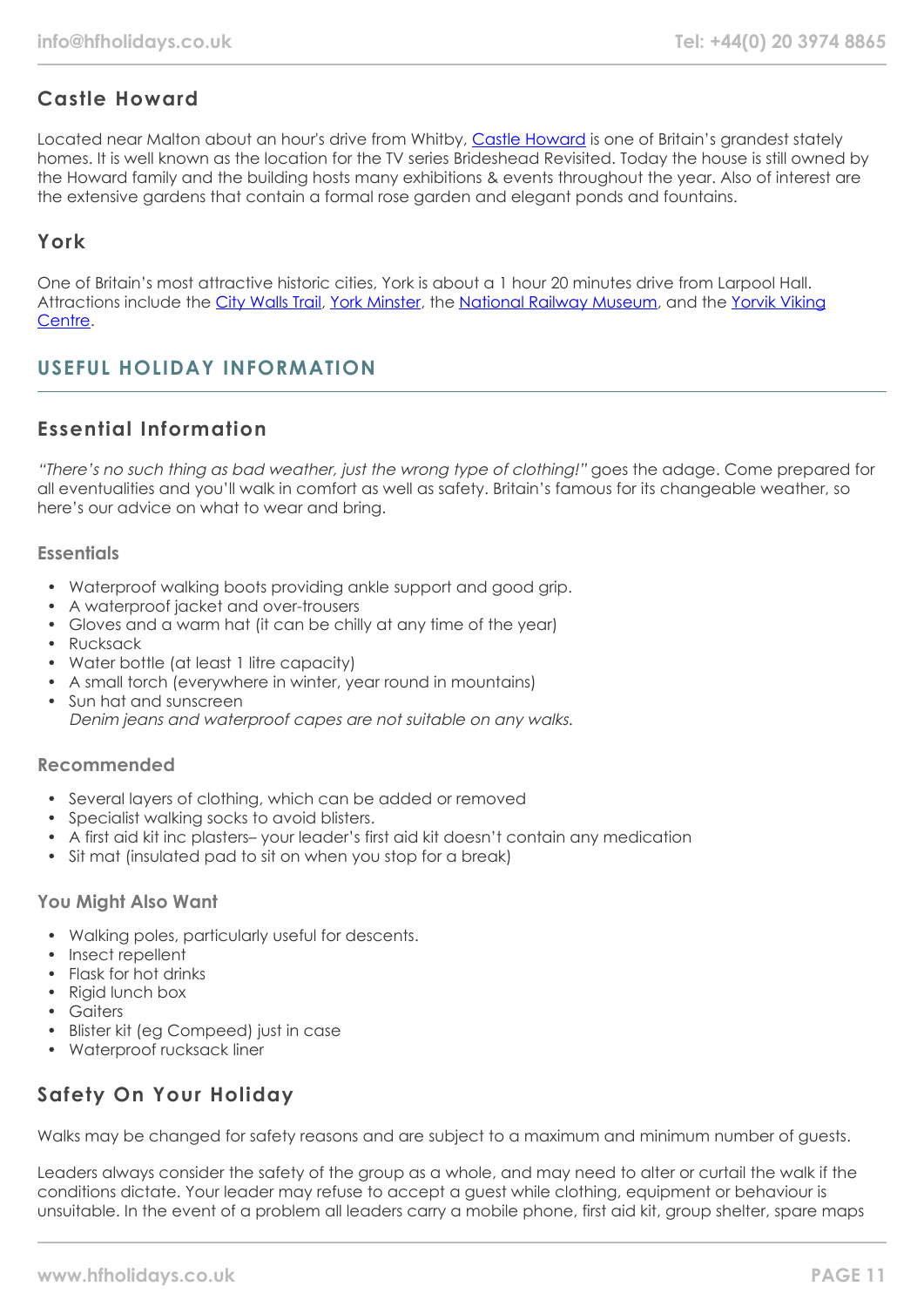and a compass.

**Please note:** If you choose to leave the group your leader is no longer responsible for you.

If you have a particular health condition or disability please put this on your guest registration form. This information will be confidential to your leaders and the house manager, but leaders do need to take account of any issues when planning walks. Please carry a copy of these trip notes with you, or note down the contact phone number for your accommodation (details in the travel section) should you need them in case of emergency.

# **HOW TO BOOK**

When you're ready to book, you can choose to **book online** or book **over the phone**. Our website offers secure online booking for our holidays, is available 24/7, and offers more in-depth information about all our holidays. If you prefer to call us, our experienced and knowledgeable team are available to answer any specific questions you have and can offer guidance as to which holiday is best suited to your needs.

Our office is open: Monday to Friday: 9am – 5.30pm, Saturday: 9am – 1pm, Sunday & Bank Holiday Monday: closed

## **PAYING YOUR DEPOSIT**

To secure the holiday of your choice, you will need to pay a deposit: UK & European Holidays: £150 per person and Worldwide Holidays: £250 per person. You can pay your deposit by debit or credit card with no additional card fees charged or make an online BACS payment directly into HF's bank account, please see details under BACS payments. You can also pay your deposit by cheque within seven days of booking. Cheques should be made payable to 'HF Holidays Ltd' with your booking reference / Order ID on the back.

#### **NON-MEMBER FEE**

Non-members can join our holidays by paying a Non-Member's fee of £30 per person per holiday. Alternatively, full membership is available from £100 – visit hfholidays.co.uk/membership for details.

#### **BACS PAYMENTS**

Please quote your booking reference / Order ID when you make your payment online: Bank Name: National Westminster Bank, Account Name: HF Holidays Limited, Account Number: 48904805, Sort Code: 60-00-01, IBAN: GB90NWBK60000148904805

Once we have received your booking and deposit, we will send a confirmation invoice to the lead name. Please check this carefully. For bookings 'with flights' it is essential that the names on your booking confirmation invoice match those on your passport for bookings overseas. Please advise us immediately of any errors. Any name changes after the balance of your holiday has been paid will be subject to a fee levied by the airline.

#### **MANAGE MY BOOKINGS**

Payments can also be made through the [Manage My Booking](https://www.hfholidays.co.uk/about-us/bookings/my-booking) function on our website. Click on the link at the top of our homepage. This is available to all customers who provide an email address at the time of booking.

#### **YOUR FINAL BALANCE**

Your final balance payment is due 6 weeks before departure if you are staying in an HF Holidays UK country house, 8 weeks before departure if you are travelling on one of our holidays in Europe and 10 weeks before departure if you are on a Guided Trail staying in one of our partner hotels or are travelling on a Worldwide holiday. As with paying your deposit, you can pay your final balance by debit or credit card, make an online BACS payment directly into HF's bank account or pay by cheque.

## **TRAVEL INSURANCE**